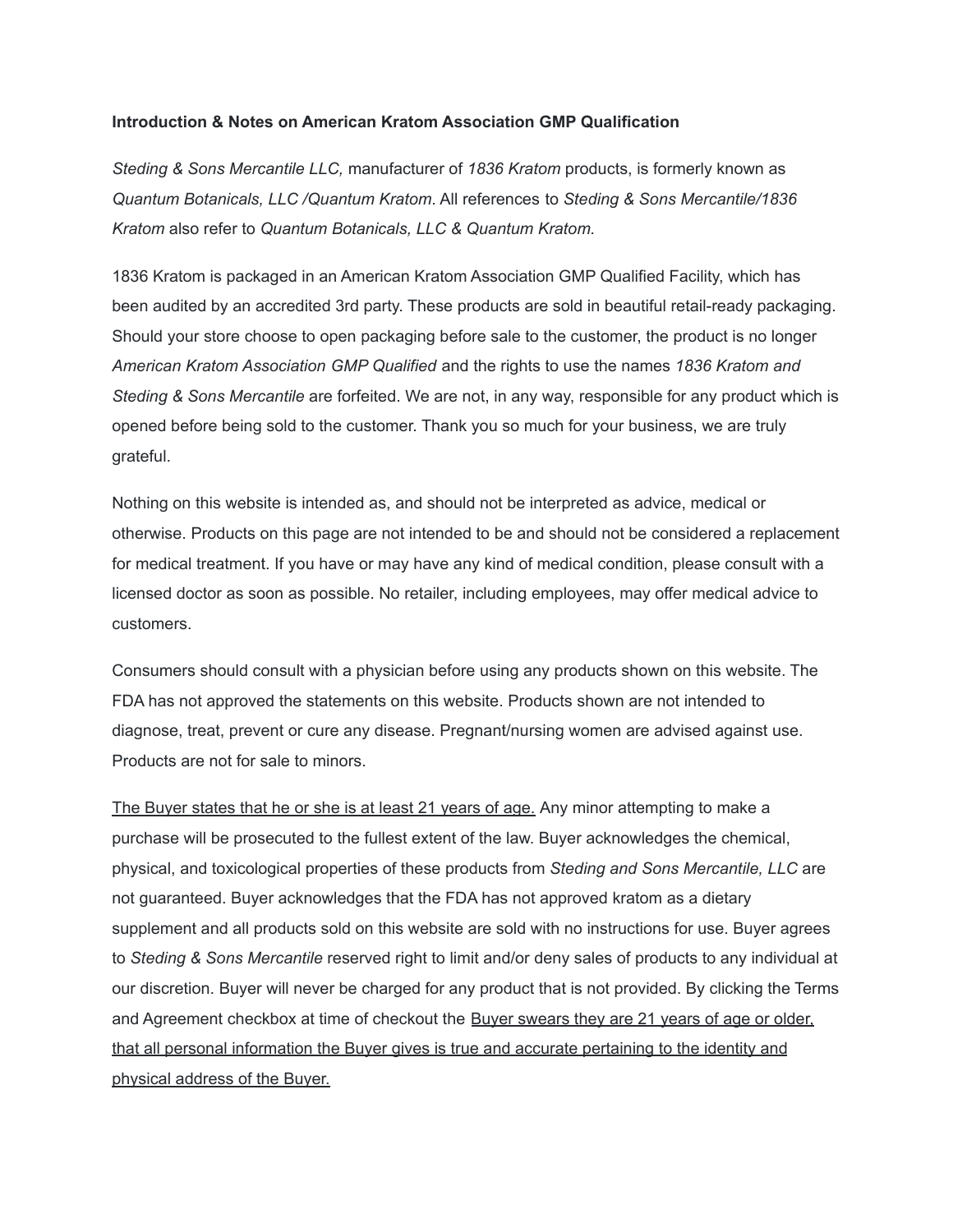#### Intent To Use

Please Note: The FDA has not approved kratom as a dietary supplement. Our products are not intended to prevent, treat or cure any disease. Pregnant/nursing women are advised against use. Our products are only for sale to legal adults, 21 and over. We do not make any medical claims or offer any advice. Purchaser takes full responsibility for any use or misuse of our products. Buyer recognizes the products sold by *Steding & Sons Mercantile (1836 Kratom)* are not intended to diagnose or treat any medical condition or disease. *Steding & Sons Mercantile (1836 Kratom)* do not take any responsibility, implied or otherwise, for any use or misuse the buyer makes of the products sold on this page.

#### Shipping

At this time, we are unable to ship Kratom products to any place kratom is not legal, including, but not limited to:

● Rhode Island ● Indiana ● Illinois (Towns of: Alton, Jerseyville, Edwardsville) ● Wisconsin ● Vermont ● Arkansas ● Alabama ● Washington D.C. ● Sarasota County (FL) ● California (County of: San Diego) ● Mississippi (Counties of: Alcorn, Calhoun, Itawamba, Lowndes, Monroe, Noxubee, Prentiss, Tippah, Tishomingo, Union) ● Colorado (Towns of: Denver, Monument, Parker) ● New Hampshire (Town of: Franklin)

Restrictions: You are specifically restricted from all of the following

- Using *Steding & Sons Mercantile (1836 Kratom)* website in any way that is or may be damaging
- Using our website in any way that impacts user access to this Website
- Using [www.1836kratom.com](http://www.quantumkratom.net/) (or websites that point to them) contrary to applicable laws and regulations, or in any way may cause harm to the Website, or to any person, or business entity
- Engaging in any data mining, data harvesting, data extracting or any other similar activity in relation to
- Engaging in any data mining, data harvesting, data extracting or any other similar activity in relation to [www.1836kratom.com](http://www.quantumkratom.net/)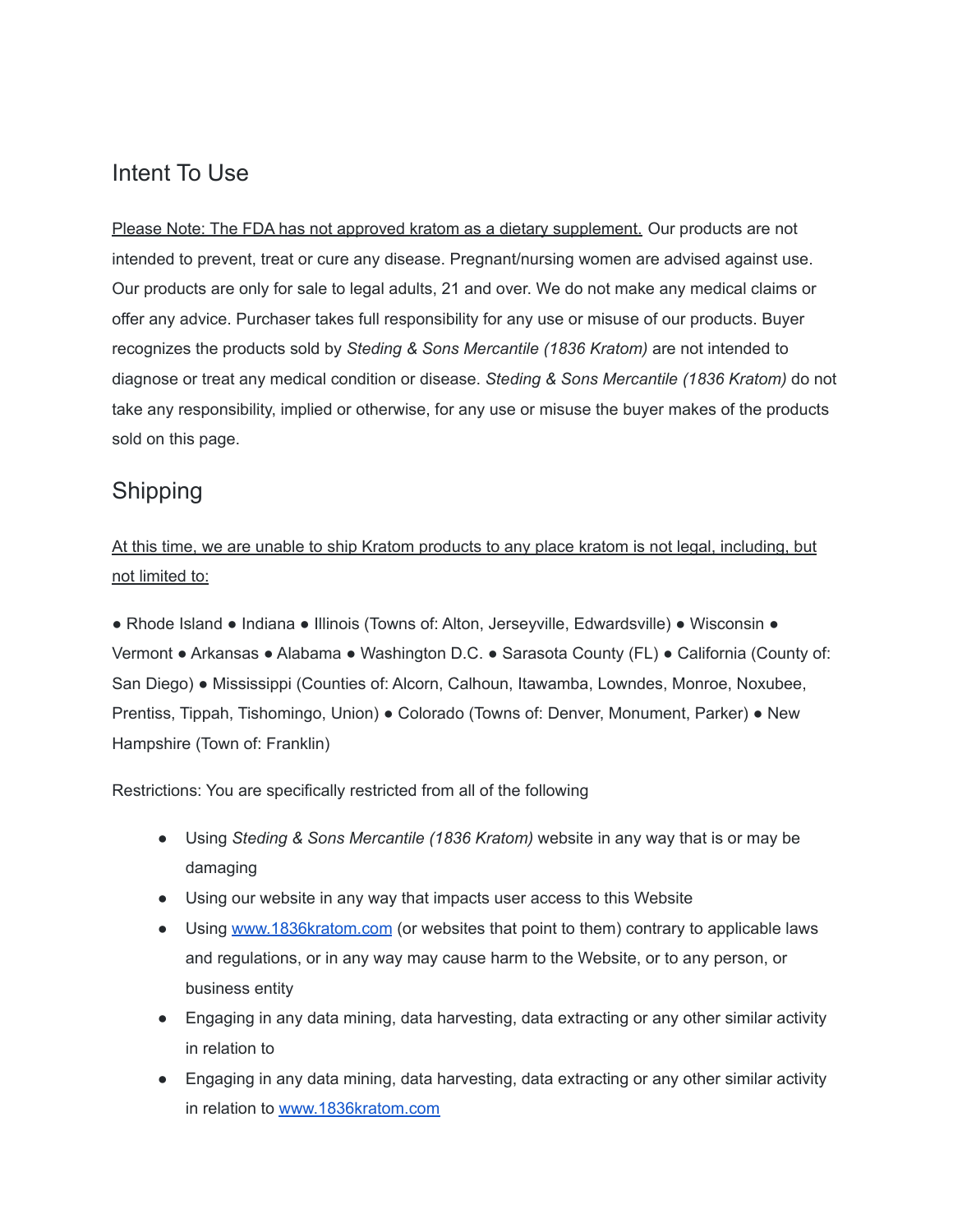- Using [www.1836kratom.com](http://www.quantumkratom.net/) to engage in any advertising or marketing. Using the copyrighted content created at
- Using the copyrighted content created at [www.1836kratom.com](http://www.quantumkratom.net/) on any other website without prior approval from our webmaster. If you would like to publish certain content on your website, please contact us and we will gladly work with you: [info@1836kratom.com](mailto:info@1836kratom.com)
- Certain areas of this Website are restricted from being accessed by you and *Steding & Sons Mercantile (1836 Kratom)* may further restrict access by you to any areas of this Website, at any time, in absolute discretion. Any user ID and password you may have for this Website are confidential and you must maintain confidentiality as well.

#### No warranties

This Website is provided "as is," and Crystal River Marketing LLC (dba Crystal River Herbs) and Steding & Sons Mercantile/1836 Kratom express no representations or warranties, of any kind related to this Website or the materials contained on this Website. Also, nothing contained on this Website shall be interpreted as advising you.

## Limitation of Liability

In no event shall *Steding & Sons Mercantile (1836 Kratom)*, nor any of its officers, directors and employees, be held liable for anything arising out of, or in any way connected with your use of this Website whether such liability is under contract. *Steding & Sons Mercantile (1836 Kratom)*, including its officers, directors and employees shall not be held liable for any indirect, consequential or special liability arising out of or in any way related to your use of this Website or products purchased from [www.1836kratom.com](http://www.1836kratom.com) (or any web addresses which point to the aforementioned websites, including but not limited to: [www.stedingandsons.com](http://www.stedingandsons.com), [www.quantumkratom.net,](http://www.quantumkratom.net), [www.crystalriverherbs.com](http://www.crystalriverherbs.com/) and [www.quantumteacompany.com\)](http://www.quantumteacompany.com/). *Steding & Sons Mercantile (1836 Kratom)* **is in no way responsible or liable for customers ignoring Terms and Conditions or falsely agreeing to the Terms and Conditions in order to proceed with payment and shipping of their products to any address.**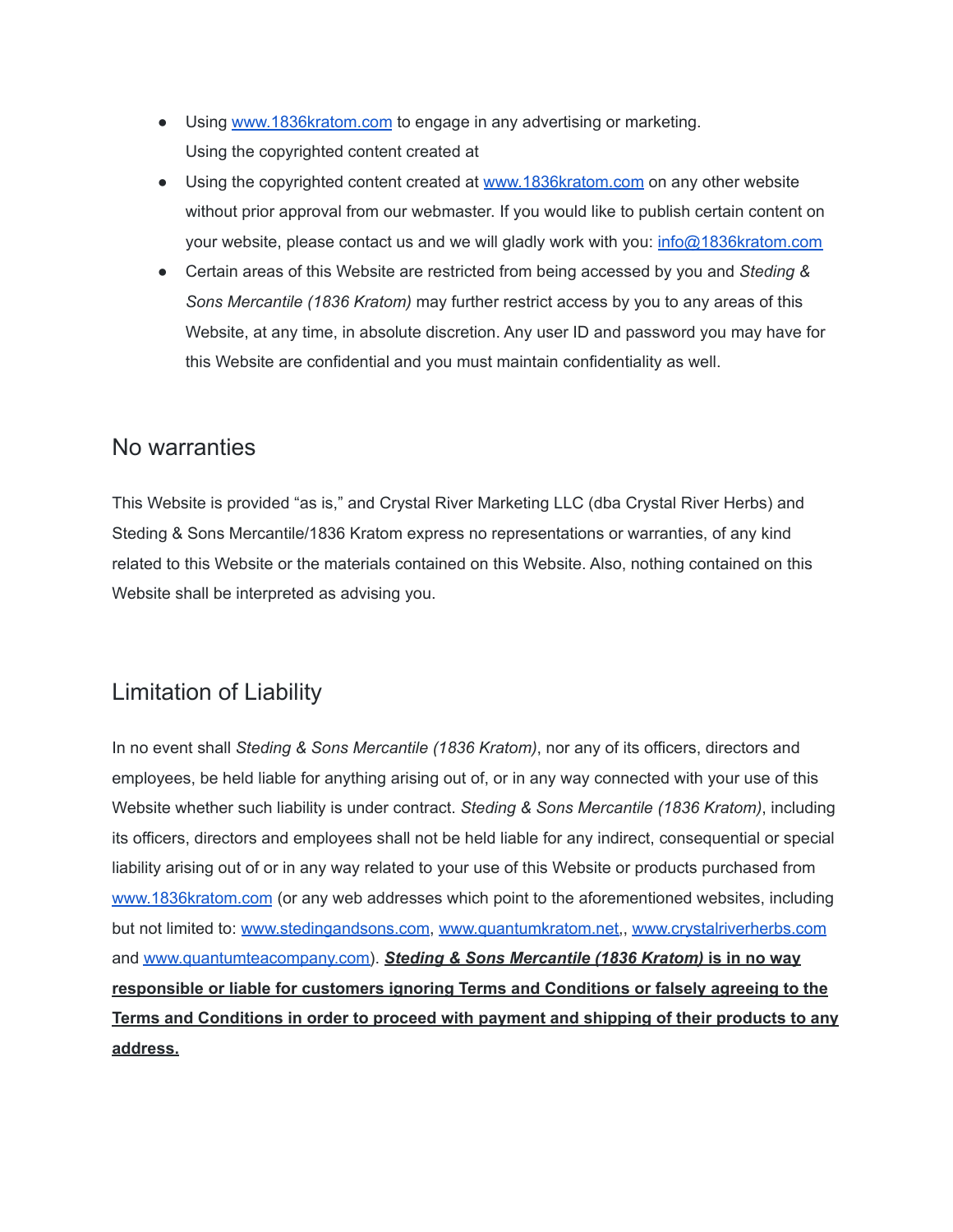## Indemnification

You hereby indemnify to the fullest extent Steding & Sons Mercantile (1836 Kratom) from and against any and/or all liabilities, costs, demands, causes of action, damages and expenses arising in any way related to your breach of any of the provisions of these Terms.

#### Sever-ability

If any provision of these Terms is found to be invalid under any applicable law, such provisions shall be deleted without affecting the remaining provisions herein.

## Variation of Terms

Steding & Sons Mercantile (1836 Kratom) is permitted to revise these Terms at any time as it sees fit, and by using this Website you are expected to review these Terms on a regular basis.

## Assignment

Steding & Sons Mercantile (1836 Kratom) is allowed to assign, transfer, and subcontract its rights and/or obligations under these Terms without any notification. However, you are not allowed to assign, transfer, or subcontract any of your rights and/or obligations under these Terms.

#### Entire Agreement

These Terms constitute the entire agreement between Steding & Sons Mercantile (1836 Kratom) and you in relation to your use of this Website, and supersede all prior agreements and understandings.